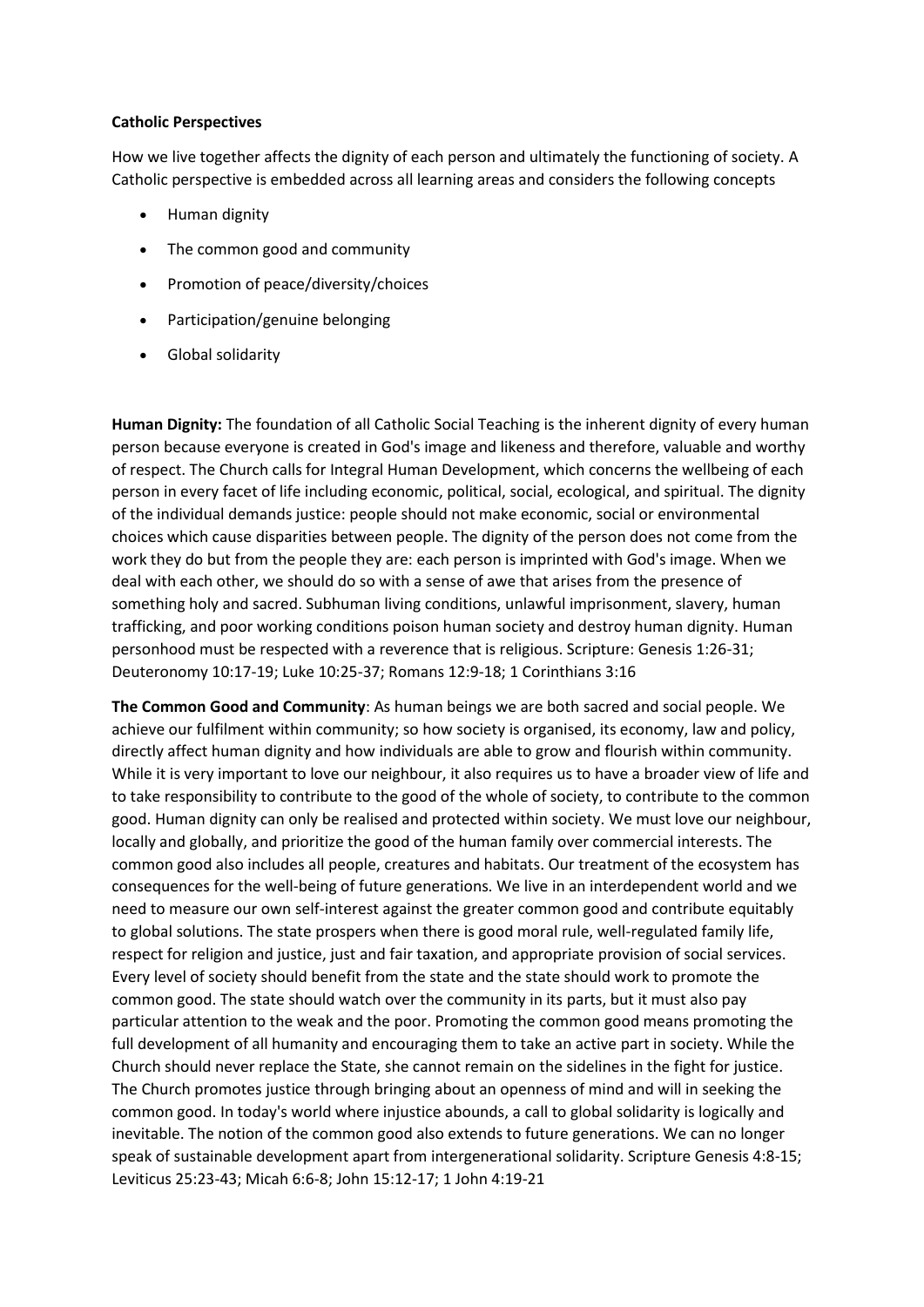**Promotion of Peace and Disarmament:** Catholic social teaching promotes peace as a positive and action-oriented concept. Peace is not just the absence of war. Peace is the fruit of justice and is dependent upon right order among human beings. It involves mutual respect between peoples and nations. Peace means living in right relationship with God and with each other. Peace is the fruit of Charity and the consequence of Justice; it is the sign of caritas in action. There is no true peace without fairness, truth, justice, and solidarity. To wage war on misery and to struggle against injustice is to promote, along with improved conditions, the human and spiritual progress of all people, and therefore the common good of humanity. Peace cannot be limited to a mere absence of war, the result of an ever-precarious balance of forces. No, peace is something that is built up day after day, in the pursuit of an order intended by God, which implies a more perfect form of justice among all people (On the Development of Peoples, #76).

**Diversity:** The world is made up of people of diverse cultures and beliefs. The Bible, especially the Old Testament, has many stories of how God intervened in the lives of people when they had to flee their homeland because of oppression and persecution. One of the key tenets of Christianity is the care for the stranger. Jesus, in the New Testament, challenges people to care and love the stranger and to be inclusive of all. "For I was hungry, and you gave me food, I was thirsty and you gave me drink, a stranger and you welcomed me" (Matthew 25:35). The Letters of Paul also remind people of the absolute equality of all people before God. "There is neither Jew nor Greek... for you are all one in Christ Jesus" (Gal 3:28). In Christ, the human race is one before God, equal in dignity and rights. The Catholic Church supports the rights of people to migrate to sustain their lives and the lives of their families. Every person has an equal right to receive from the earth what is necessary for life: food, clothing, shelter. Everyone has the right to education, medical care, religion and the expression of one's culture. When a person cannot achieve a meaningful life in his or her own land, that person has the right to move. Because we are one human family a person cannot consider only what is good for his or her own self and family but must action with the good of all people as his or her guiding principle. The multicultural character of society today... encourages the Church to take on new commitments of solidarity, communion and evangelisation. Migration movements, in fact, call us to deepen and strengthen the values needed to guarantee peaceful coexistence between persons and cultures. Achieving mere tolerance that respects diversity and ways of sharing between different backgrounds and cultures is not sufficient. This is precisely where the Church contributes to overcoming frontiers and encouraging the 'moving away from attitudes of defensiveness and fear, indifference and marginalisation... towards attitudes based on a culture of encounter, the only culture capable of building a better, more just and fraternal world'." Pope Francis' message for World Day of Migrants and Refugees: "A Church without frontiers, mother to all" (2014)

**Choices:** God is free, and humans created in God's image are free. God freely chose to create the universe from nothing. Therefore, God is essentially free, and so human beings made in God's image are likewise gifted with the capacity to make free choices. A Catholic perspective promotes human flourishing in all its dimensions, and the making of moral choices in ways that contribute to, rather than threaten or undermine this flourishing of the whole human person. The concept of identity expresses the human desire to form a coherent sense of self through making free choices about who we want to be and what we want to do in the context of relationships. How we respond to the objective dimensions of our identity arises from our relationships with God and the world, with others, institutions, and history. How we form our own sense of self in the world, and how we shape the way other people see us depend on these factors. Human beings choose between living life to the full or rejecting God's love and God's promise. God gives human beings this choice precisely because God loves them, because God respects their inviolable dignity, and their absolute worth as moral agents, as people who can make moral decisions. In other words, though Christian faith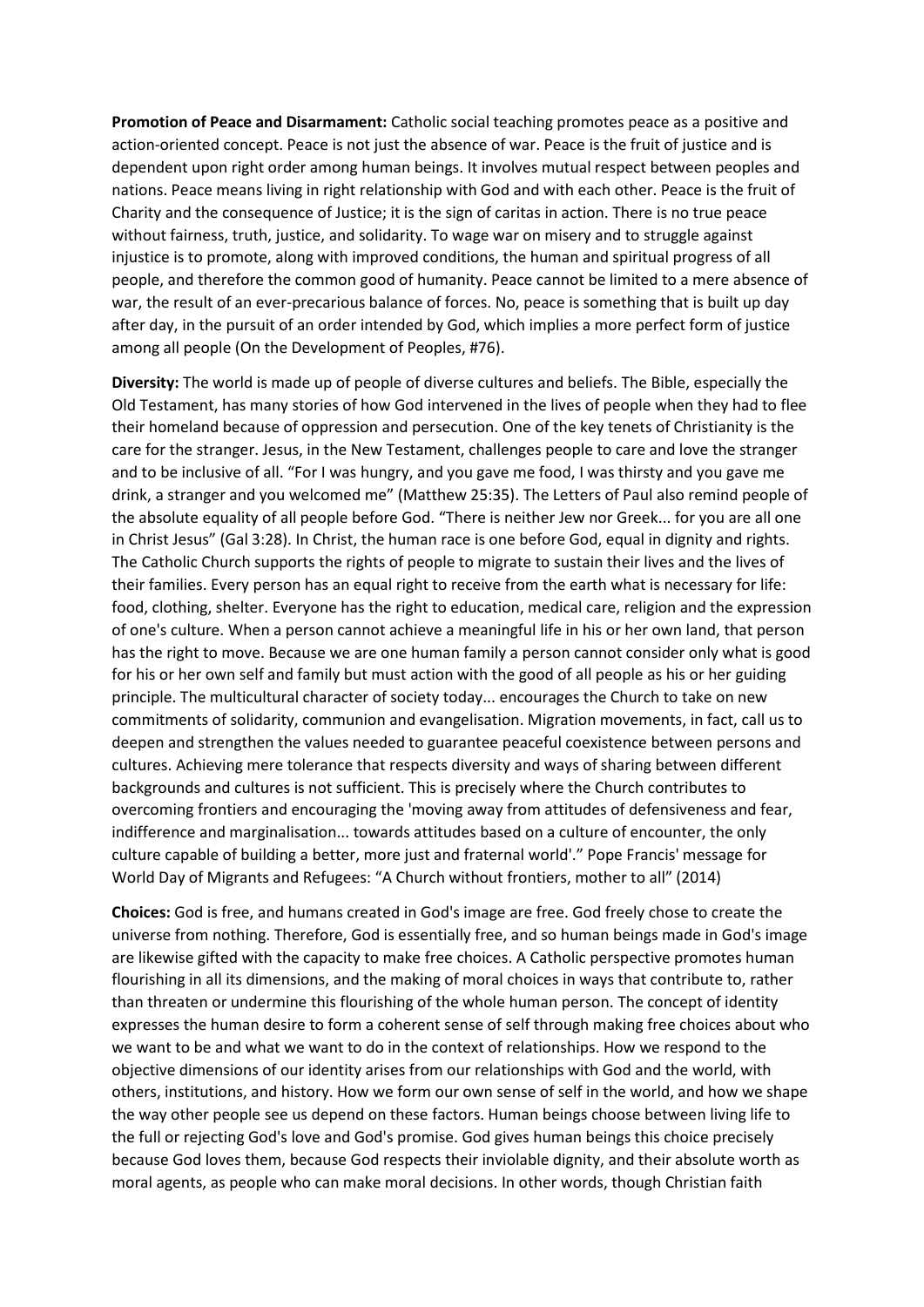affirms the worth and dignity of all human beings, and the boundless love of God, it is up to individual human beings, situated as they are in particular historical circumstances, to make choices and to act in ways that realise their dignity and the dignity of others; ways that show the presence of God in the world. Because people are free, rational and relational, human beings can choose to tear down and destroy the beauty and goodness that God has given to them, or they can choose to hear God's call when God asks them to care for the world and deeply love all that is in it. A fundamental choice that all human beings face is the choice to pursue self-aggrandizement at the expense of others, and ultimately at the expense of their relationship with God, or to stand up for love and live life wholeheartedly. (John 10:10) Emotions helps us to identify situations about which we may have to make moral choices about what to do, and in which what we choose to do (or not to do) can be called morally right or morally wrong. Put another way, all emotions help us work out how best to bring about true human flourishing; that is, to participate in the happiness or beatitude that God promises all human beings. (Matthew 5:1-5) By creating us as free beings, God has given us the power to choose the kind of beings we want to be, the causes we want to stand for, the values we want to hold dear. The choices we make in answering these questions will have implications forever, because our spiritual selves will live forever. Fundamentally, we are asked whether we want to stand up for love and live forever in eternal happiness with God (what is traditionally referred to as Heaven), or whether we want to reject love, to reject goodness, to reject community, to reject all that is good and true and beautiful. Sin is not simply about choosing to do something bad or evil. It is always about faulty judgments and subsequent choices about what is good and right. This can happen in two ways. Sometimes it is about choosing to achieve something that we think is good, though in reality, when all is considered, it is actually bad. Sometimes it is about choosing to achieve something that is good but doing so at the expense of what could be better and therefore should take precedence. Conscience, loosely translated, means 'with knowledge'. In other words, when we make moral choices, we make them based on what we know about the goals we want to achieve, the ways or means to achieve them, the circumstances in which we need to achieve them, and the consequences of both the means we choose and the outcomes we achieve. When we have weighed all these things, we make a judgment based on our knowledge of what is the morally right thing to do. We are then obliged to follow our conscience and do the morally right thing, taking responsibility for our decision.

**Participation:** Human beings are sacred and social creatures. How we live together affects the dignity of the individual and the progress of our society. Everyone has the right to participate in the economic, political and cultural life of society. It is wrong for a person or group to be excluded unfairly or to be unable to participate in society. The principle of human dignity requires that all people be assured of a minimum level of participation in community and that people should not be excluded for any reason. The organisation of society moves from the basic unit of the family to the larger community ensuring that everyone participates. The emphasis on the larger social group counterbalances unregulated individual rights that can turn toward anarchy. Humans gather in groups. Within the Catholic tradition, we are One Body with Christ and as one body we are called to care for all. Catholic Christians are called to participate in society and to ensure that all people and groups are treated well. Participation is closely linked to the themes of community and the common good. A community does not just happen. It is something that people must work together to develop. Everyone should take part in the building up of the community as far as possible. Participating in the building up of community is one of the ways that Catholics live their lives at the service of the dignity of the human person. insert 'It is impossible to promote the dignity of the person without showing concern for the family, groups, associations, local territorial realities; in short, for that aggregate of economic, social, cultural, sports-oriented, recreational, professional and